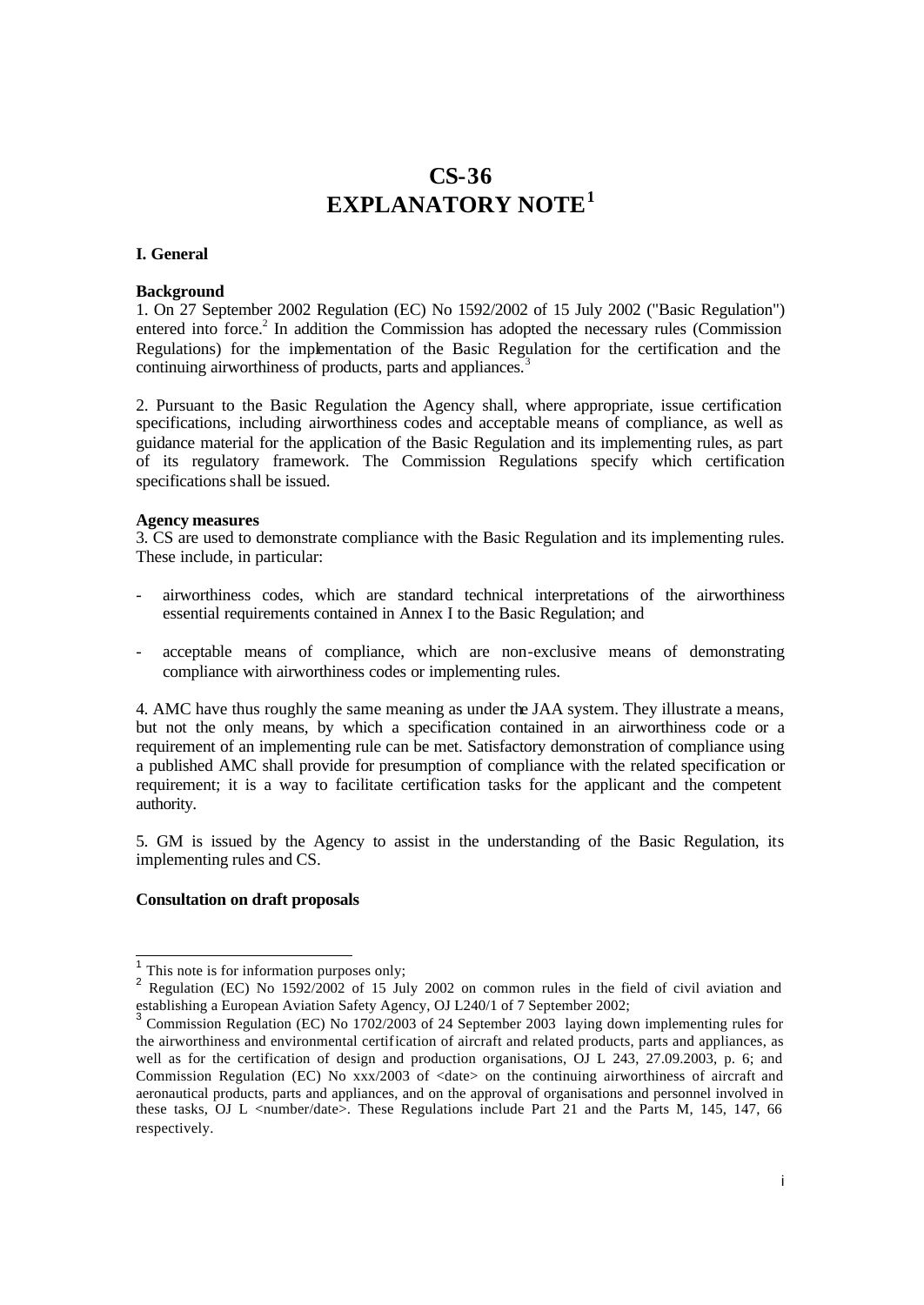6. This CS has been subject to consultation 4 in accordance with Article 43 of the Basic Regulation and Article 15 of the rulemaking procedure established by the Management Board.<sup>5</sup>

7. The Agency has addressed and responded to the comments received. The responses are contained in a comment-response document (CRD) which has been produced for each proposal and which is available on the Agency's web-site.

## **General structure and format applicable to all Certification Specifications**

8. In general the Agency relied on existing Joint Aviation Requirements-codes in the development of all certification specifications. Where needed, these have been adapted to ensure consistency with Community law and European Union policies. These adaptations represent the minimum necessary to facilitate a timely consultation and adoption of the necessary measures.

9. In addition, JAA NPAs regarded as being mature by the Agency have been incorporated (see section II of this Foreword). Other JAA NPAs will be considered by the Agency at a later stage.

10. The Agency realises that the first issues of the certification specifications show some inconsistency where the structure, format and lay-out are concerned. These will be approved as soon as the Agency has developed its own "drafting convention". It is felt more important to have these CS (most of them in JAR-format) available without further delay.

11. Except for CS-ETSO, all certification specifications consist of two "Books". Book 1 is referred to as "airworthiness code" and contains the Agency's technical interpretation of the essential requirements. Book 2 contains means acceptable to the Agency for the applicant to show compliance with the code. Each Book is then subdivided into "Subparts".

12. Awaiting the establishment of its own drafting convention, the Agency has as much as possible retained in the CS the language applied in the Joint Aviation Requirements. The Agency will further review this matter at a later stage.

## **Units of Measurement Conversion**

13. With regard to the use of SI units in Europe, the Agency applies the following policy:

- ß All units of measurement shall be converted into a "primary unit" listed in table 3-4 of ICAO Annex 5 (if necessary with a prefix for decimal multiples and sub-multiples).
- ß In general the principle of equivalent tolerance shall be used for rounding off the converted figures, except where the figure serves only as an input to calculations and does not reflect an actual requirement to be met. In such case the converted figure should not be rounded off. A review of all figures needs to be done to determine if the tolerance of the original figure as implied by the figure is sufficient for the purpose of the requirement. If necessary the tolerance can be defined by adding a particular tolerance. This will lead to a list of standard conversions to be used in all EASA measures (it should be noted that conversion of the same unit can lead to different results depending on the particula r use).
- ß The "old" figure using the non-SI unit shall be kept between brackets after the converted figure/unit:

(i) for the ICAO accepted non-SI alternatives until ICAO has established a termination date for the use of these units;

(ii) for all the other units during a transition period of 5 years. After this date the units between brackets will have to be removed.

l

<sup>&</sup>lt;sup>4</sup> See Consultation paper no. 16 of 19 August 2003;

 $<sup>5</sup>$  Decision concerning the Rulemaking procedure, adopted by the Management Board on 17 June 2003.</sup>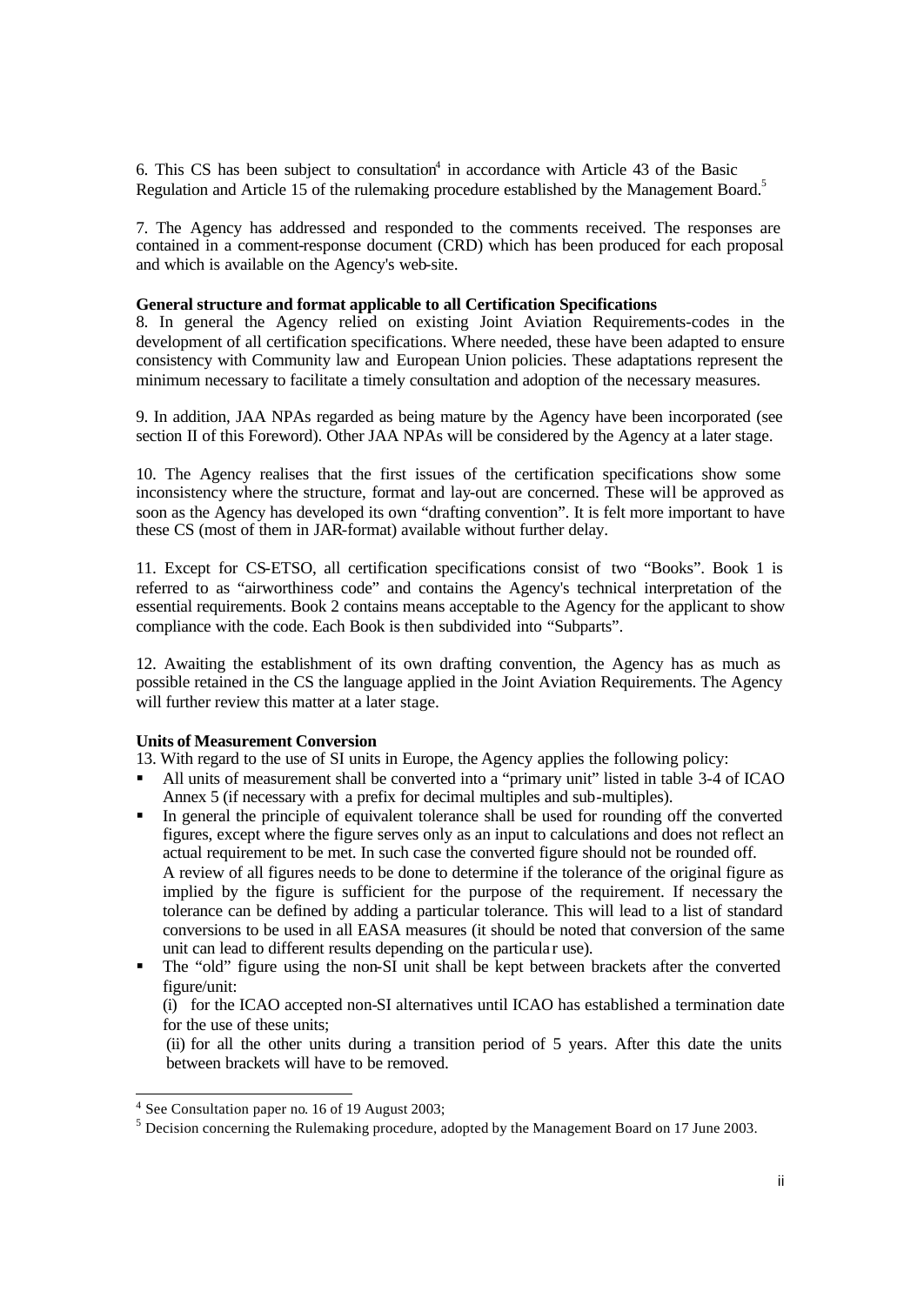ß As a result of the above policy the use of the units between brackets is felt acceptable.

### *Explanation*

14. EC Directive 80/181/EEC mandates the use of SI units in Europe except where international conventions say otherwise. An example of such international convention is ICAO Annex 5, which in principle also mandates the use of SI units, but allows for the use of certain non-SI alternative units (knot, nautical mile and foot).

15. During the initial transposition from JARs into CS, it was decided to convert all units of measurement into S.I. units (or accepted derived units such as km/h for speed). The reasons for converting all units was to retain internal consistency of the airworthiness codes and the notion that safety problems should not be expected knowing that the CS are only used to certify the product, and have no direct implication on the operation.

16. During the consultation on the draft CS, no comments were received objecting to the general idea of converting the units. The comments received on this issue can be split up in four categories:

a. *The non-SI alternative units knot, nautical mile and foot, allowed by ICAO Annex 5, should not be converted in SI unit.* The comment is agreed in principle. However it should be noted that ICAO Annex 5 allows the use of these non-SI alternatives, but lists the SI units as the "primary units" (see table 3-4 of Annex 5). Therefore the conversion to SI units is still valid in these cases, bearing in mind that the non-SI alternative units, quoted between brackets, may continue to be used.

b. *The conversions made are not accurate enough*. The units were converted using the "equivalent tolerance" principle, which is believed to be the right approach in general. It is however noted that some of the figures in the airworthiness codes serve only as an input to calculations and do not reflect an actual requirement to be met (e.g. CS 25.415(a)). In such case the figure has to be treated as a figure with no tolerance, and the conversion should be as accurate as possible.

From some of the comments it is also clear that people have used the figures with "old" units with a tolerance that was not reflected in the figure. There may have been a good reason to do so, but the opposite might be true as well. It will be necessary to review all the figures to check if the tolerance as implied by the figure is sufficient for the purpose of the requirement.

c. *Not all units have been converted*; It is acknowledged that due to lack of time and resources it was not possible to convert the units in certain formula's and in graphics. This is a task which needs to be taken up by the Agency.

d. *Correction of mistakes*; The necessary corrections have been made.

### **Publication**

17. The full text of certification specifications, including airworthiness code and acceptable means of compliance as well as guidance material are for the time being only available in PDF format at "www.easa.eu.int". For more information, contact the Agency :

European Aviation Safety Agency Office G-12 03/54 Rue de Genève 12 B-1049 Brussels Belgium Fax: +32 (0)2 298 6649